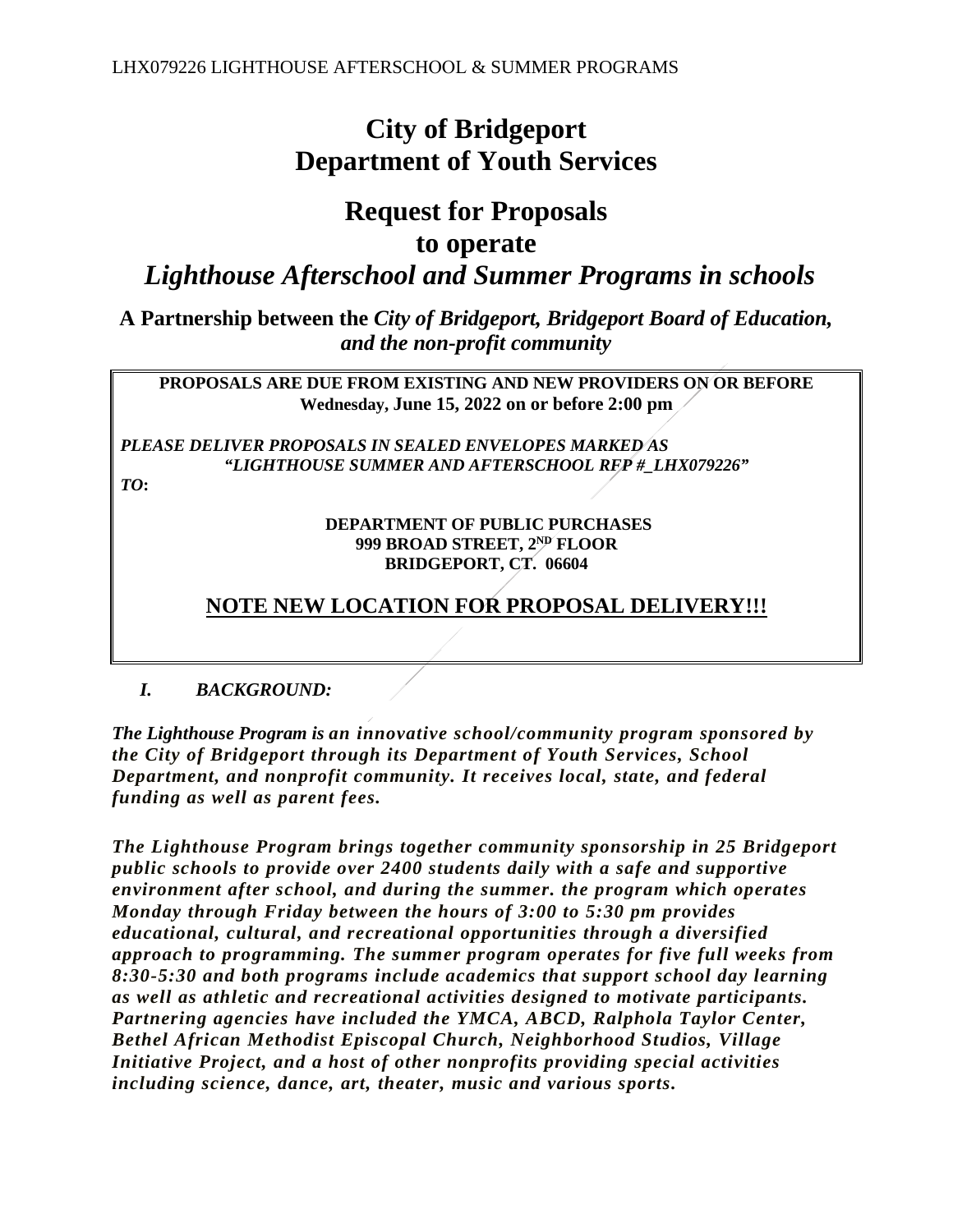#### LHX079226 LIGHTHOUSE AFTERSCHOOL & SUMMER PROGRAMS

*Specific activities provided at the various sites include homework assistance, tutoring, computer instruction, board games, basketball, karate, arts & crafts, hula hoop, swimming, drill team, math, science, reading activities, thematic units, open recreation, special education, tennis, nutrition education, chess, cooking, theater, art, and music.*

*The Lighthouse Program is designed to blend community and school visions in a unique approach to give Bridgeport's youth an opportunity to experience new things while learning, relaxing and interacting with peers and significant adults in a safe and supervised school environment. Additionally, it provides comfort and support to family members, many of whom work in the crucial after school hours and long summer days.*

*Although the program was initiated for different reasons, it is based upon the premise that the student population faces a variety of risk factors that must be addressed on a preventative basis. The concept of using extended school time to address these factors is researched-based proven practice. Providing the educational, recreational and enrichment components are properly blended, supervised and implemented, students show growth.*

#### *II. PRE-OPENING UPDATES:*

*Any questions to be submitted with regard to this RFP shall be through, and any answers thereto, any updates, addenda, extensions, etc. may be obtained by registering with the City's on-line procurement portal: www.bidsync.com* 

#### *III. OPERATIONAL TERM:*

*The Lighthouse Program will operate for [24] days during the summer season, from 8:30 am to 5:30 pm and approximately [163] days for the school year from dismissal until 5:30 pm. with a late pick up option for parents requesting it until 6:00 p.m.* 

### *IV. 21st CENTURY SITES AND PROPOSED BUDGETS:*

- *Beardsley School summer budget (75 youth) estimated at \$45,000 –after school budget (75 youth estimated at \$65,000*
- *Bryant School summer budget (75 youth) estimated at \$45,000 after school budget (75 youth) estimated at \$65,000*
- *Park City Magnet School summer program (100 youth) estimated at \$55,000 after school budget (100 youth) estimated at \$70,000*
- *Madison School summer budget (100 youth) estimated at \$50,000 after school budget (100 youth) estimated at \$65,000*
- *Luis Munoz Marin School summer budget (100 youth) estimated at \$55,000 after school budget (100 youth) estimated at \$70,000*
- *Read School summer budget (100 youth) estimated at \$55,000 after school budget (100 youth) estimated at \$70,000*
- *Cross School summer budget (75 youth) estimated at \$50,000 after school budget (75 youth) estimated at \$65,000*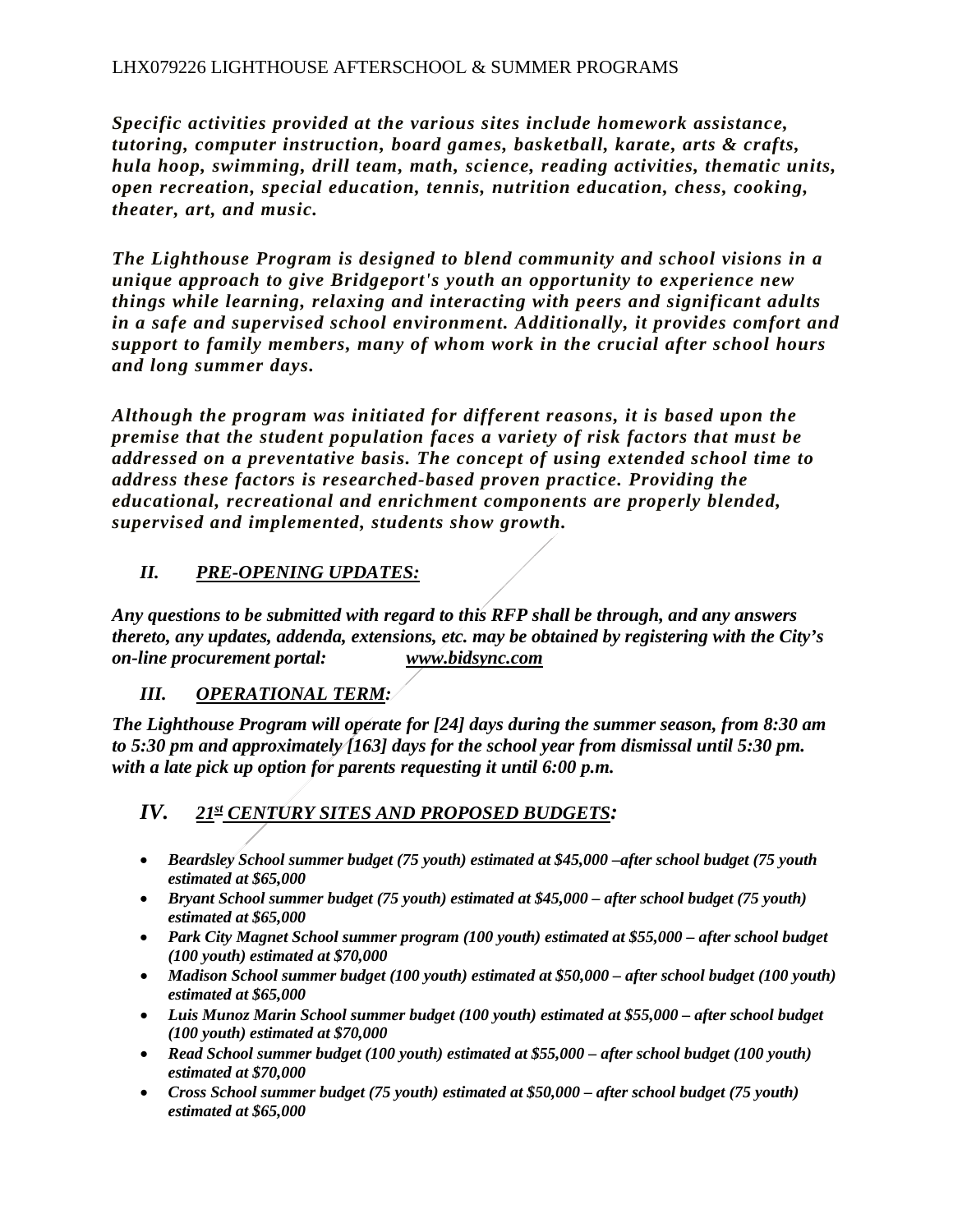#### *V. STAFFING REQUIREMENTS*

*The lead person at each site called the "Site Coordinator" must be a State of Connecticut Certified Classroom, Special Education, or Physical Education Teacher and preferably from the school in which the program is offered. For purposes of this Request for Proposal coordinators and most staff are currently in place. Additional summer staff may be needed depending on site.*

*For purposes of submitting a budget, please use the following recommended salary ranges as a guide. All rates of pay are recommended and should be determined by the level of experience a prospective employee has. Site Coordinators receive between \$34.00 and \$38.00 per hour based on experience, Certified Teachers receive between \$28.00 and \$32.00 per hour. Para professionals receive between \$18.00 and \$22.00 per hour, College Students receive \$16.00 per hour, School Climate Facilitators are mandatory and shall receive no less than \$18.00 per hour and BYC coordinators receive \$22.00 per hour. The City requests that successful applicants interview and consider current staff before considering new staff.*

#### *VI. AGENCY REQUIREMENTS:*

- *Agencies applying for more than one site may submit one Proposal, but must include attachments for each individual school. (separate proposed schedules of activities and separate budgets required)*
- *Agencies submitting Proposals must apply for both the summer and after school. The City will entertain partnerships among agencies who wish to serve the same site and whose Proposal speaks clearly to the roles and responsibilities of each partner. Reasons for partnering should be clearly stated and speak to additional opportunities for young people that will result from the partnership. The most fiscally stable organization with available cash flow is encouraged to take the lead.*
- *Agencies submitting Proposals must be willing and able to provide services at the above public school locations.*
- *Agencies submitting Proposals must be willing to offer a comprehensive set of program activities that shall include a mandatory homework/tutoring support time as well as recreational, cultural, and expanded learning opportunities.*
- *Agencies submitting Proposals must be in a position to devote central office staff to oversee program operations and conduct site visits as well as attend scheduled staff meetings, professional development, and quarterly Lighthouse district meetings with agency partners and site coordinators. Agencies submitting an application for four or more locations may request a portion or all of this individuals salary and payroll taxes as part of the budget provided the Lighthouse Program is this individual's sole responsibility.*
- *Agencies submitting Proposals must be willing and able to comply with Lighthouse operational guidelines including the requirement that all staff be subject to mandatory background checks prior to commencing employment and at their own expense.*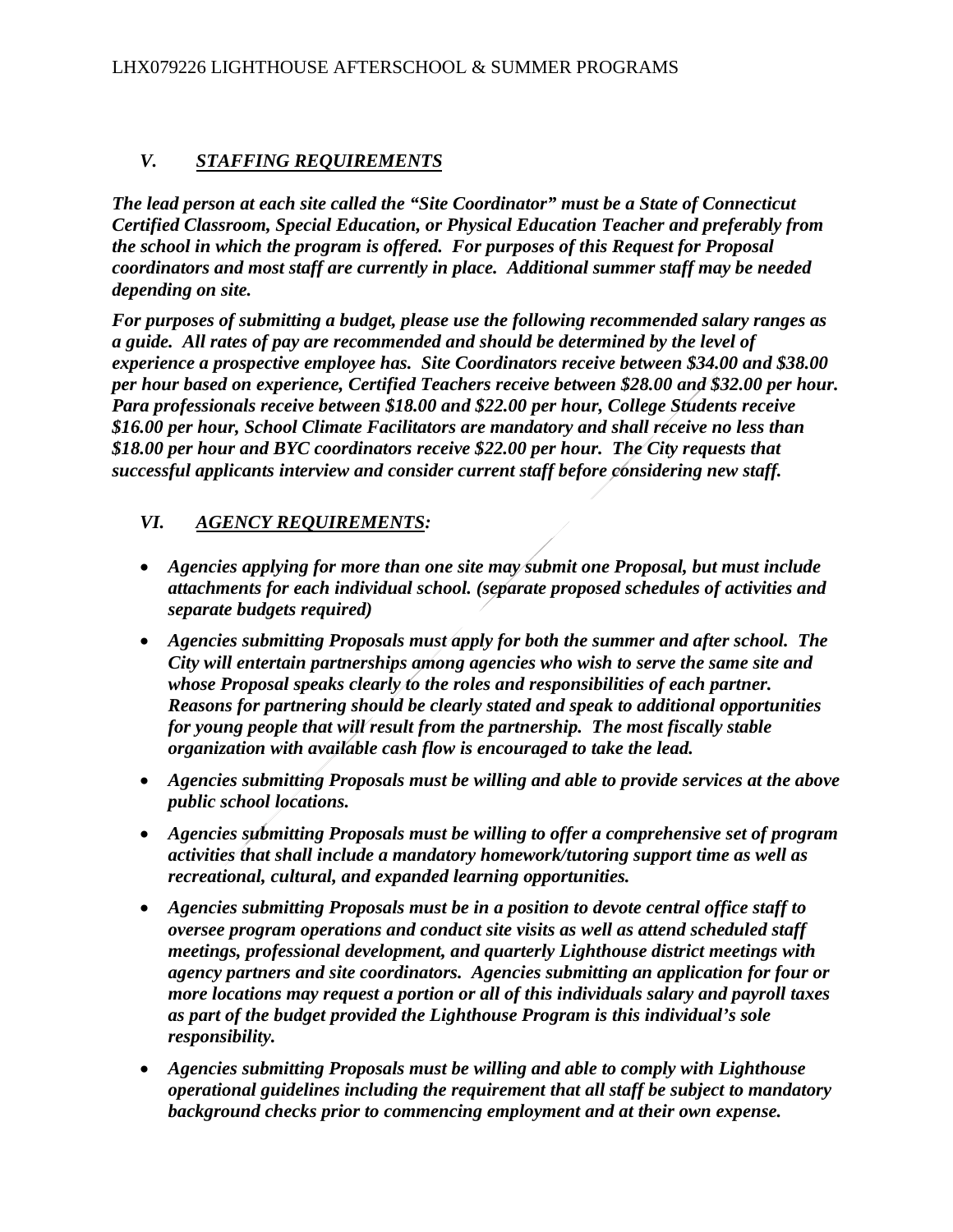- *Agencies submitting Proposals must comply with state and federal data management, end of year requirements and must be willing to ensure staff participation in all required professional development offerings*
- *Agencies submitting Proposals must be financially strong and capable of carrying payroll for several weeks before purchase orders are created and a payment system is in place. Thereafter, it is likely payments can be processed within a week or two if billed regularly.*
- *Agencies submitting proposals should be able to provide comprehensive programming that is not religious in nature, offering students an array of academic enrichment and support, in addition to life skills and cultural/recreational activities.*

### *VII. CONTRACT EXPECTATIONS:*

*The successful proposers, for one or numerous schools, will be given first choice options for the succeeding year or more after the first year contract. Budget numbers for future years will likely vary in degree, but it is the intent of this RFP to continue with the selected agencies for two (2) years for state funded sites and (5) years for 21st Century funded sites, each year under a separate and individual contract. The City anticipates entering into contract with the successful agencies (contract substantially in form is attached) in June, 2022 for the 2022/2023 summer and academic year. All contracts are subject to grant funding and all reimbursements will be time dependent on the funding source.*

*VIII. PROPOSAL SUBMISSION REQUIREMENTS:* In addition to submitting the Proposal Form, please provide your agencies *EXPERIENCE AND QUALIFICATIONS in the manner as follows:*

*It is strongly recommended that proposals submitted for consideration be no more than 8 pages in length. Single or 1.5 spacing is acceptable. 12 point font recommended. The schedule of activities and line item budget should be included as attachments A & B respectively. Please submit the original and 2 copies for committee review.*

- 1. Please describe your agency's past experience in operating before, after school, or summer programs. Clearly state age range of youth previously served, activities offered, location of programs, staffing ratios and any information you feel supports your application to partner with Lighthouse in offering similar programs in Bridgeport public schools. (maximum 1 page)
- 2. Please describe your agency's past experience in conducting needs assessments and planning programs that address identified needs. Include in your description parties involved in the process. If your agency has no prior experience, please explain the steps your agency would take to identify needs and who you would invite to serve on your planning committee. (maximum 1 page)
- 3. For the proposed Lighthouse program, please respond to the following: (maximum 2 pages)
	- Please describe services and activities your agency views as critical to before, after school and summer programs and how these services and activities support school day learning while maintaining a cultural and recreational outlet for children and enhancing their social and emotional wellbeing.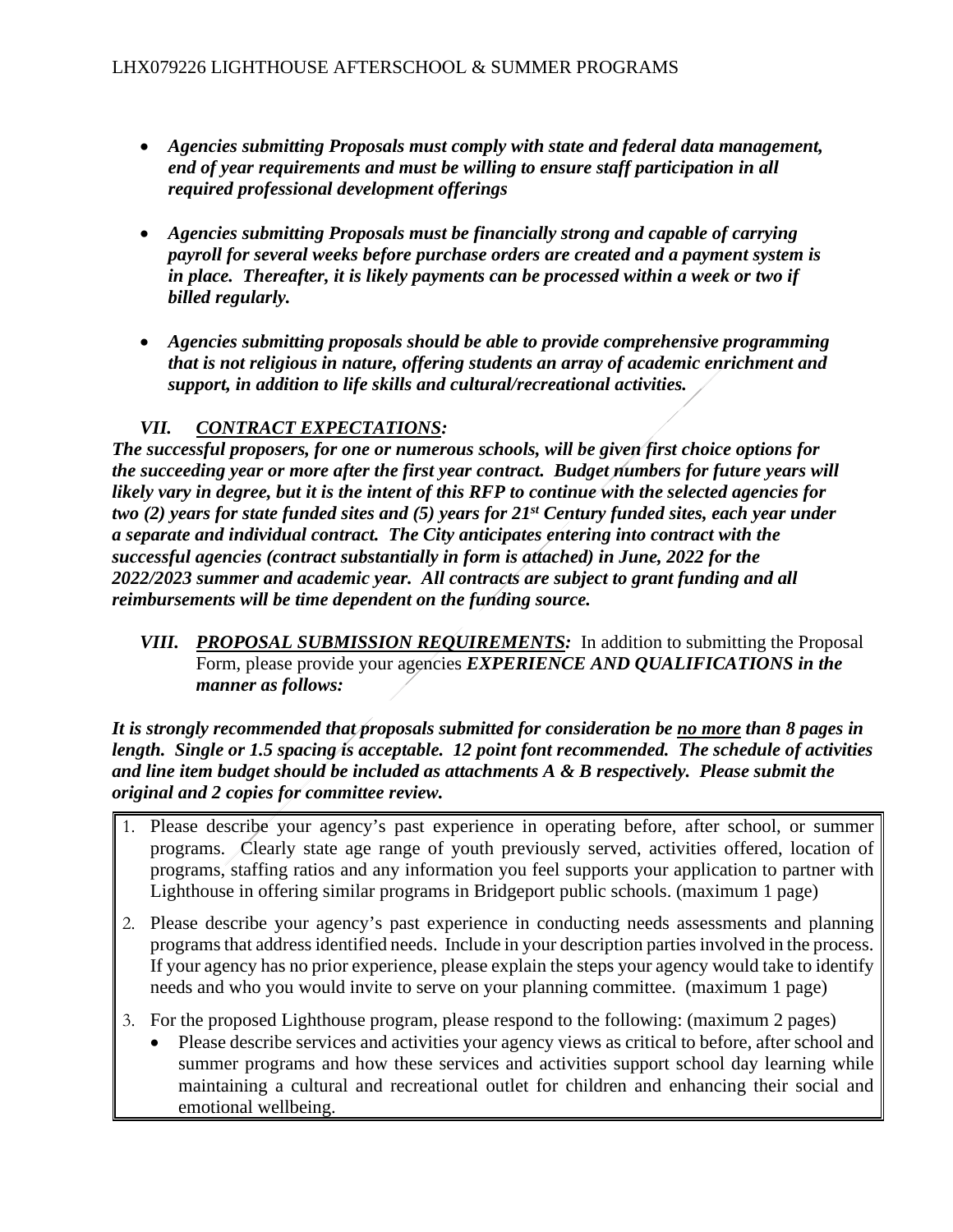- Clearly describe the proposed services and activities you plan to offer. Be as specific as possible in your description noting what homework time might look like, roles of other partners you might collaborate with, etc. Please provide as *Attachment A*, a list of proposed activities starting with snack from 3:10-3:30. You should have one for students in pre-K or K through grade 5 and/or 6 and one for the BYC program in grades 6,7,8 where needed. All schools listed above have a BYC with the exception of Hallen School.
- The Lighthouse Program is assessed annually by state Department of Education representatives as well as an independent Lighthouse evaluator. Please describe the role your agency will play in assessing your site's effectiveness on an ongoing basis throughout the course of the year.
- 4. With regard to staffing for the proposed Lighthouse program, please respond to the following: (maximum 2 pages)
	- Please outline the process you will use to staff the program. This includes paid and volunteer staff. What type of qualifications will be sought for which positions?
	- Please describe staff planning and meeting time. How frequently will staff discuss program objectives, needs, and concerns?
	- Identify *agency* lead staff, detailing their experience and qualifications and what role they will play in the management of the Lighthouse site. Specifically, if applying for four (4) or more schools, include a detailed explanation of how the allowable 3% management fee (applicable ONLY if awarded 4 or more schools) will be applied.
- 5. Lighthouse operating funds issued within the contract are generally sufficient to operate a basic after school and summer program. Please outline the role your agency will play in expanding upon any budget provided to offer participants an exceptional experience. This may include all outreach efforts to attract additional staff, supplies, and partnerships with other organizations. (maximum 1 page)
- 6. Please discuss your *agency's* fiscal capacity to operate a Lighthouse Program. Include in your response, prior experience managing similar grants or programs as well as in kind contributions you feel your agency can bring to the program. (maximum 1 page) *Please note… Each qualified agency must seek reimbursement for Lighthouse operating expenses. Funds are not issued in advance. Therefore, any agency submitting this proposal should be prepared to carry a minimum of one month's operating expenses for both summer and after school programs.*
- 7. Please provide a line item budget based on each sites expected numbers to be served and estimated award. Detail the number of staff you feel you would need to accommodate the children and use the recommended wages as a guide. Please also include supplies and trips. Food is provided at no cost to the program. The budget you provide should clearly state staff costs by hours and days. You should also include a 7% administrative fee. Payroll taxes may not exceed 15% *(include as Attachment B)*
- 8. Any information deemed by the submitting agency to be confidential under the Freedom of Information Act must be placed in a separate envelope with the Proposal and marked as "Confidential or Exempt". The City will then notify a respective agency of any request under FOIA before responding to same and offer the agency the opportunity to defend against such release.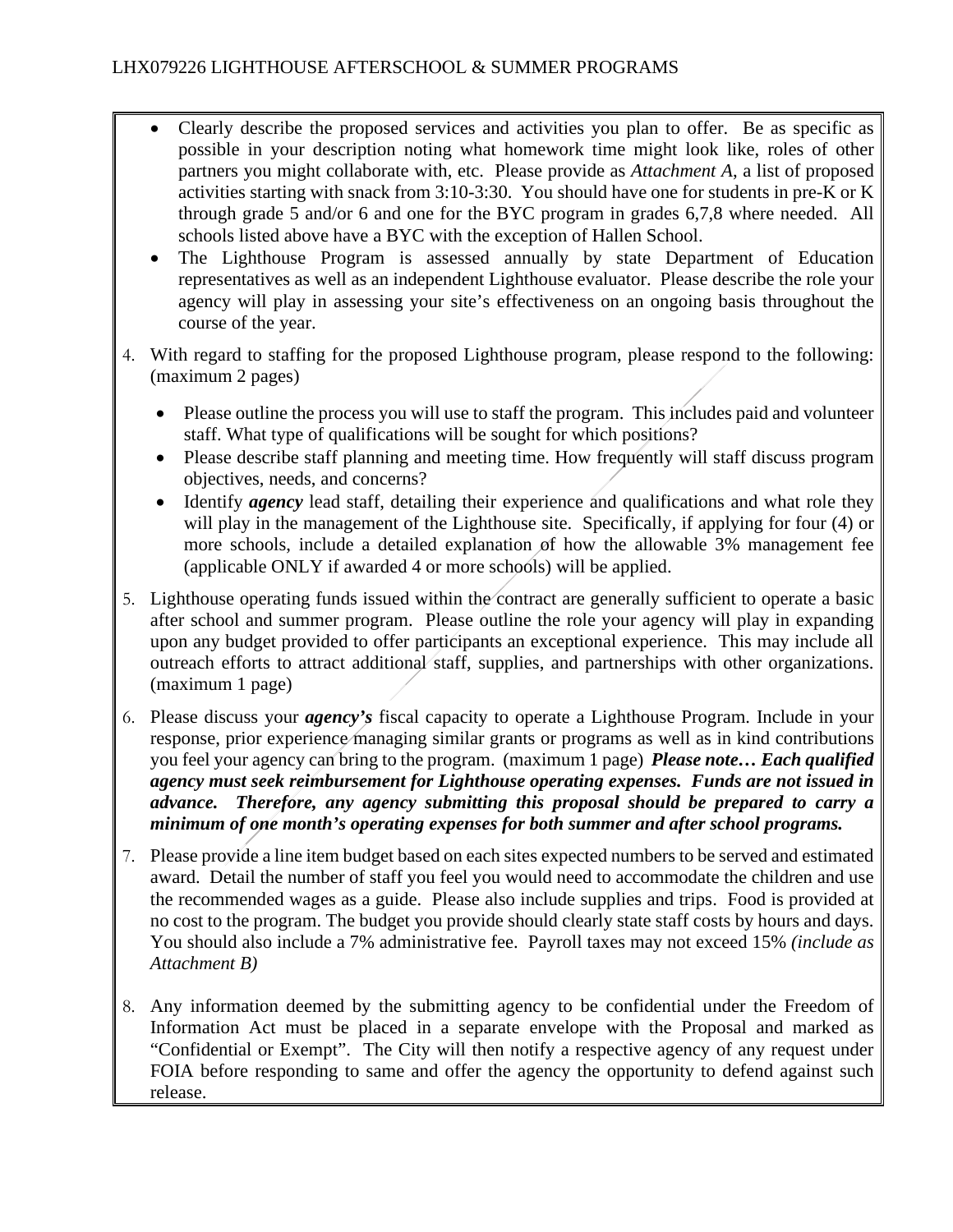*IX. SELECTION COMMITTEE***:** *The selection committee will consist of at least three of the following: Representative from the Board of Education, Representative from the Youth Services/Lighthouse Program, Representative from the Juvenile Review Board, Representative from the Department of Health and Social Services, a Representative from Central Grants office, and/or a Representative of additional town Youth Services departments.*

| Х. | <b>SELECTION CRITERIA:</b>                                       |            |
|----|------------------------------------------------------------------|------------|
|    | <b>Past Experience and Qualifications</b>                        | 25%        |
|    | <b>Financial Capacity</b>                                        | <b>25%</b> |
|    | <b>Program Content and Delivery</b>                              | <b>30%</b> |
|    | <b>Familiarity with Grant driven requirements and evaluation</b> | 10%        |
|    | <b>Staffing capabilities</b>                                     | 10%        |

*In addition to any other rights reserved herein, the City reserves the right to interview new applicants to the Lighthouse Program. The Interview portion, if any, will be used to confirm the scores on the selection criteria based upon the written Proposals.*